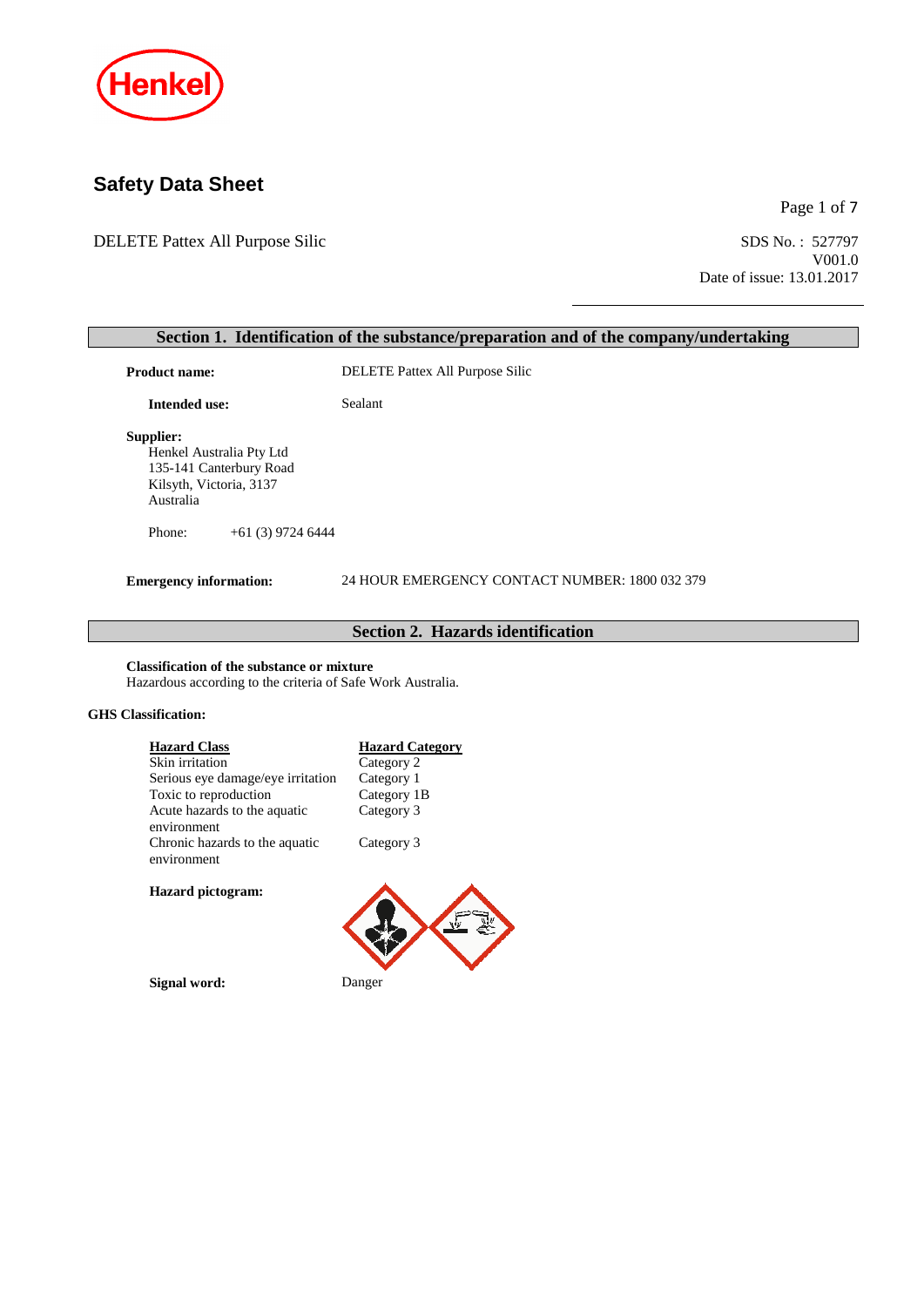| Hazard statement(s):               | H315 Causes skin irritation.<br>H318 Causes serious eye damage.<br>H360 May damage fertility or the unborn child.<br>H412 Harmful to aquatic life with long lasting effects. |
|------------------------------------|------------------------------------------------------------------------------------------------------------------------------------------------------------------------------|
| <b>Precautionary Statement(s):</b> |                                                                                                                                                                              |
| <b>Prevention:</b>                 | P201 Obtain special instructions before use.                                                                                                                                 |
|                                    | P202 Do not handle until all safety precautions have been read and understood.                                                                                               |
|                                    | P264 Wash hands thoroughly after handling.                                                                                                                                   |
|                                    | P273 Avoid release to the environment.                                                                                                                                       |
|                                    | P280 Wear protective gloves/protective clothing/eye protection/face protection.                                                                                              |
| <b>Response:</b>                   | P302+P352 IF ON SKIN: Wash with plenty of soap and water.                                                                                                                    |
|                                    | P305+P351+P338+P315 IF IN EYES: Rinse cautiously with water for several minutes.                                                                                             |
|                                    | Remove contact lenses, if present and easy to do. Continue ringing. Get immediate medical<br>advice/attention.                                                               |
|                                    | P308+P313 IF exposed or concerned: Get medical advice/attention.                                                                                                             |
|                                    | P332+P313 If skin irritation occurs: Get medical advice/attention.                                                                                                           |
|                                    | P362 Take off contaminated clothing.                                                                                                                                         |
| Storage:                           | P405 Store locked up.                                                                                                                                                        |
| Disposal:                          | P501 Dispose of contents/container to an appropriate treatment and disposal facility in<br>accordance with applicable laws and regulations.                                  |

#### **Dangerous Goods information:**

Not classified as Dangerous Goods according to the criteria of the Australian Code for the Transport of Dangerous Goods by Road and Rail (ADG Code).

## **Section 3. Composition / information on ingredients**

### **Identity of ingredients:**

| <b>Chemical ingredients</b>                 | CAS-No.         | <b>Proportion</b> |
|---------------------------------------------|-----------------|-------------------|
| Distillates, petroleum, hydrotreated middle | 64742-46-7      | $1 - 10\%$        |
| Triacetoxyethylsilane                       | 17689-77-9      | $1 - 10\%$        |
| Methylsilanetrivl triacetate                | 4253-34-3       | $1 - 10\%$        |
| Dibutyltin di(acetate)                      | $1067 - 33 - 0$ | 1 %               |
| non hazardous ingredients~                  |                 | $60 - 100\%$      |

| <b>Section 4. First aid measures</b> |                                                                                                                                       |  |  |  |
|--------------------------------------|---------------------------------------------------------------------------------------------------------------------------------------|--|--|--|
| <b>Ingestion:</b>                    | Do not induce vomiting.<br>Have victim rinse mouth thoroughly with water.<br>Seek medical advice.                                     |  |  |  |
| Skin:                                | In case of contact, immediately remove contaminated clothing and flush skin with copious<br>amounts of water.<br>Seek medical advice. |  |  |  |
| <b>Eyes:</b>                         | Rinse immediately with plenty of water, also under the eyelids, for at least 15 minutes.<br>Immediate medical treatment necessary.    |  |  |  |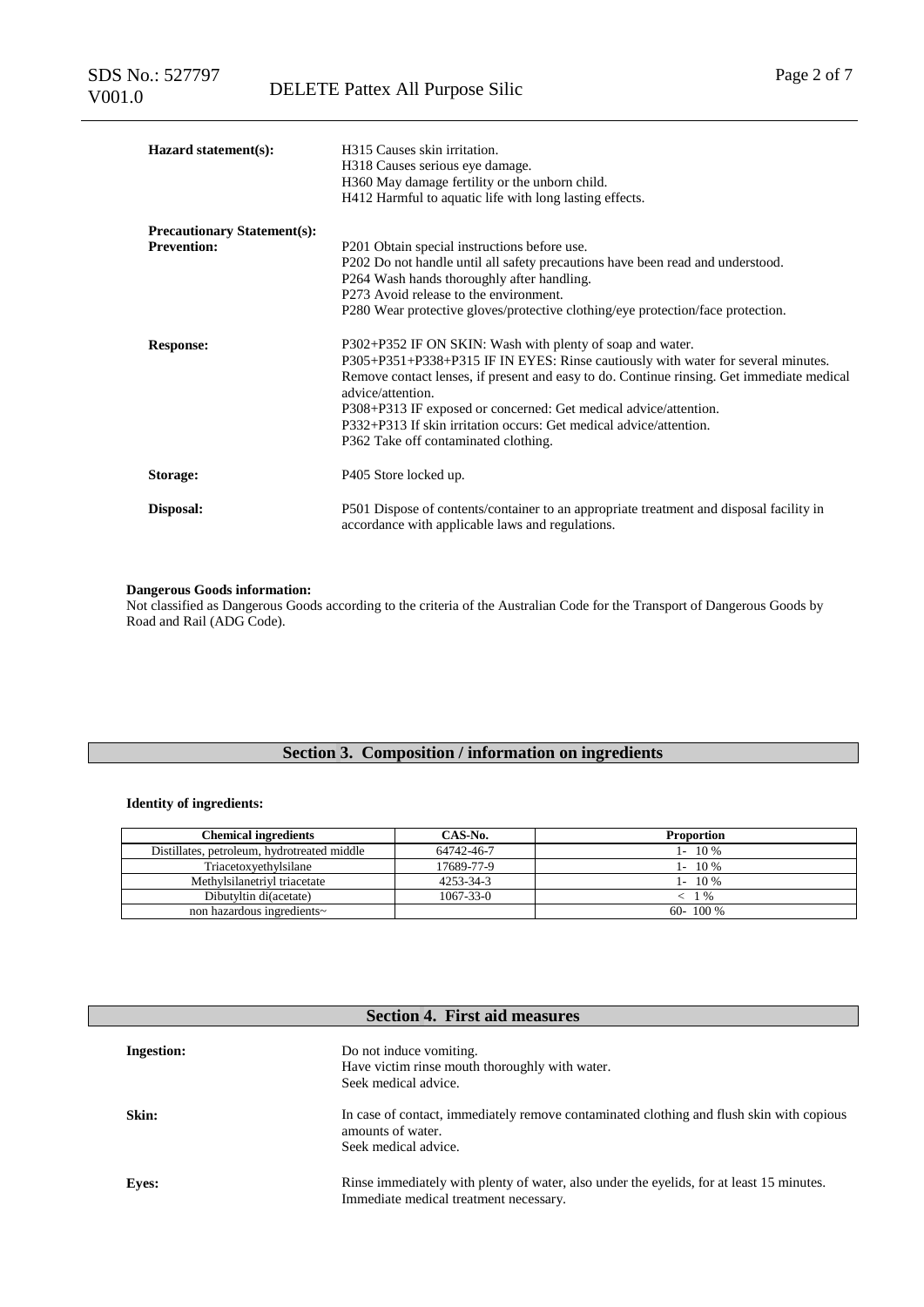| Inhalation:                                        | Move to fresh air.<br>Keep warm and in a quiet place.<br>Seek medical advice. |
|----------------------------------------------------|-------------------------------------------------------------------------------|
| <b>First Aid facilities:</b>                       | Eye wash and safety shower<br>Normal washroom facilities                      |
| <b>Medical attention and special</b><br>treatment: | Treat symptomatically.                                                        |

## **Section 5. Fire fighting measures**

| Suitable extinguishing media:                      | Carbon dioxide, foam, powder                                                                                                                                                                                                                    |
|----------------------------------------------------|-------------------------------------------------------------------------------------------------------------------------------------------------------------------------------------------------------------------------------------------------|
| Decomposition products in case of<br>fire::        | Thermal decomposition can lead to release of irritating gases and vapors.<br>carbon monoxide<br>Carbon dioxide.<br>Oxides of nitrogen.<br>Silica fume<br>Thermal decomposition of this product may release formal dehyde which is a carcinogen. |
| Special protective equipment for<br>fire-fighters: | Wear full protective clothing.<br>Fire fighters should wear positive pressure self-contained breathing apparatus (SCBA).                                                                                                                        |
| <b>Additional fire fighting advice:</b>            | In case of fire, keep containers cool with water spray.<br>Collect contaminated fire fighting water separately. It must not enter drains.                                                                                                       |

## **Section 6. Accidental release measures**

| <b>Personal precautions:</b>      | Avoid contact with skin and eyes.<br>Ensure adequate ventilation.<br>Wear protective equipment.                                                                                                             |
|-----------------------------------|-------------------------------------------------------------------------------------------------------------------------------------------------------------------------------------------------------------|
| <b>Environmental precautions:</b> | Do not let product enter drains.                                                                                                                                                                            |
| Clean-up methods:                 | Scrape up as much material as possible.<br>Ensure adequate ventilation.<br>Store in a partly filled, closed container until disposal.<br>Dispose of contaminated material as waste according to Section 13. |

| Section 7. Handling and storage       |                                                                                                                                                                                   |  |  |  |
|---------------------------------------|-----------------------------------------------------------------------------------------------------------------------------------------------------------------------------------|--|--|--|
| <b>Precautions for safe handling:</b> | Ensure that workrooms are adequately ventilated.<br>Avoid contact with eyes, skin and clothing.<br>Wear suitable protective clothing, safety glasses and gloves.                  |  |  |  |
| <b>Conditions for safe storage:</b>   | Keep container tightly sealed.<br>Do not store or use near heat, spark, open flame or other sources of ignition.<br>Store in a cool, well-ventilated place.<br>$\epsilon$ + 30 °C |  |  |  |

## **Section 8. Exposure controls / personal protection**

### **National exposure standards:**

| Ingredient [Regulated substance]                | form of<br>exposure | TWA (ppm) | <b>TWA</b><br>(mg/m3) | <b>Peak Limit.</b><br>(ppm) | Peak Limit.<br>(mg/m3) | STEL (ppm) | <b>STEL</b><br>(mg/m3) |
|-------------------------------------------------|---------------------|-----------|-----------------------|-----------------------------|------------------------|------------|------------------------|
| <b>JOIL MIST. REFINED MINERAL</b><br>64742-46-7 | Mist.               |           |                       |                             |                        |            |                        |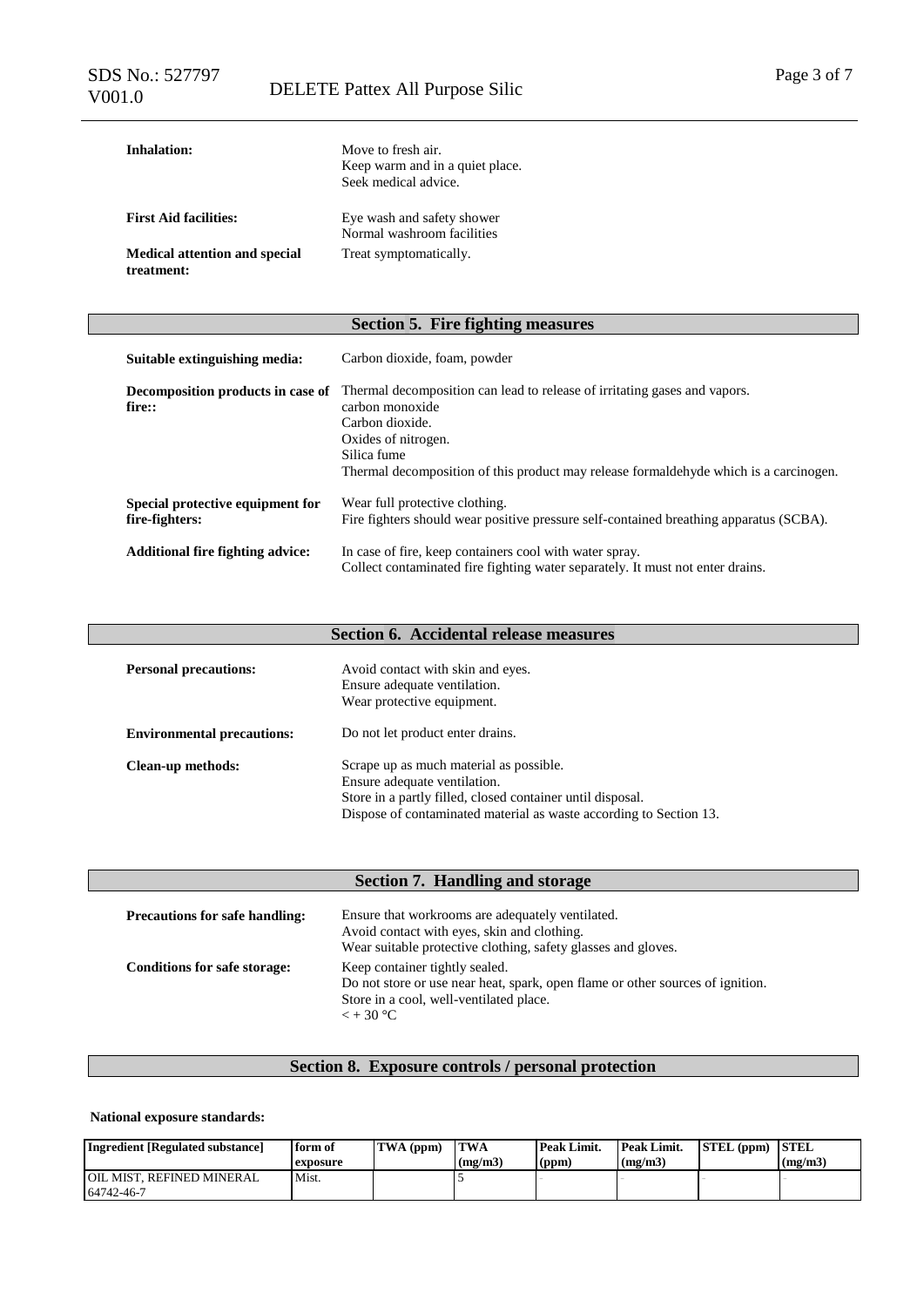| TIN, ORGANIC COMPOUNDS (AS     |                                                                         |                                              | 0.1 |  |  |                                                                                      |                                                                                                                                                                                           |
|--------------------------------|-------------------------------------------------------------------------|----------------------------------------------|-----|--|--|--------------------------------------------------------------------------------------|-------------------------------------------------------------------------------------------------------------------------------------------------------------------------------------------|
| $SN$ )                         |                                                                         |                                              |     |  |  |                                                                                      |                                                                                                                                                                                           |
| $1067 - 33 - 0$                |                                                                         |                                              |     |  |  |                                                                                      |                                                                                                                                                                                           |
| TIN, ORGANIC COMPOUNDS (AS     |                                                                         |                                              |     |  |  |                                                                                      | 0.2                                                                                                                                                                                       |
| SN)                            |                                                                         |                                              |     |  |  |                                                                                      |                                                                                                                                                                                           |
| $1067 - 33 - 0$                |                                                                         |                                              |     |  |  |                                                                                      |                                                                                                                                                                                           |
| <b>Engineering controls:</b>   |                                                                         | Ensure good ventilation/extraction.          |     |  |  |                                                                                      |                                                                                                                                                                                           |
| Eye protection:                | For eye protection, use tightly fitted safety goggles and a face-shield |                                              |     |  |  |                                                                                      |                                                                                                                                                                                           |
| Skin protection:               | Wear suitable protective clothing.<br>Suitable protective gloves.       |                                              |     |  |  |                                                                                      |                                                                                                                                                                                           |
|                                |                                                                         | then the gloves should be replaced.          |     |  |  | Please note that in practice the working life of chemical resistant gloves may be    | considerably reduced as a result of many influencing factors (e.g. temperature). Suitable<br>risk assessment should be carried out by the end user. If signs of wear and tear are noticed |
| <b>Respiratory protection:</b> |                                                                         | requirements of AS/NZS 1715 and AS/NZS 1716. |     |  |  | If inhalation risk exists, wear a respirator or air supplied mask complying with the |                                                                                                                                                                                           |

# **Section 9. Physical and chemical properties**

| Appearance:          | white                |
|----------------------|----------------------|
|                      | Translucent          |
| Odor:                | Acetic acid          |
| Specific gravity:    | 1.06                 |
| <b>Flash point:</b>  | > 93 °C (> 199.4 °F) |
| Ignition temperature | 450 °C (842 °F)      |
| Density:             | $1.06$ g/cm3         |
| Solubility in water: | Insoluble            |
|                      |                      |

|                                             | <b>Section 10. Stability and reactivity</b>                                                                                |
|---------------------------------------------|----------------------------------------------------------------------------------------------------------------------------|
| <b>Stability:</b>                           | Stable under recommended storage conditions.                                                                               |
| Conditions to avoid:                        | Avoid excessive heat and ignition sources.<br>Moisture.                                                                    |
| Incompatible materials:                     | Strong oxidizing agents.<br>Polymerises in presence of water.<br>Reaction with strong acids.<br>Reaction with strong bases |
| <b>Hazardous decomposition</b><br>products: | Thermal decomposition can lead to release of irritating gases and vapors.<br>Carbon monoxide.                              |
|                                             | Carbon dioxide.<br>Oxides of nitrogen.<br>At higher temperatures (>150C) may release formaldehyde (traces).                |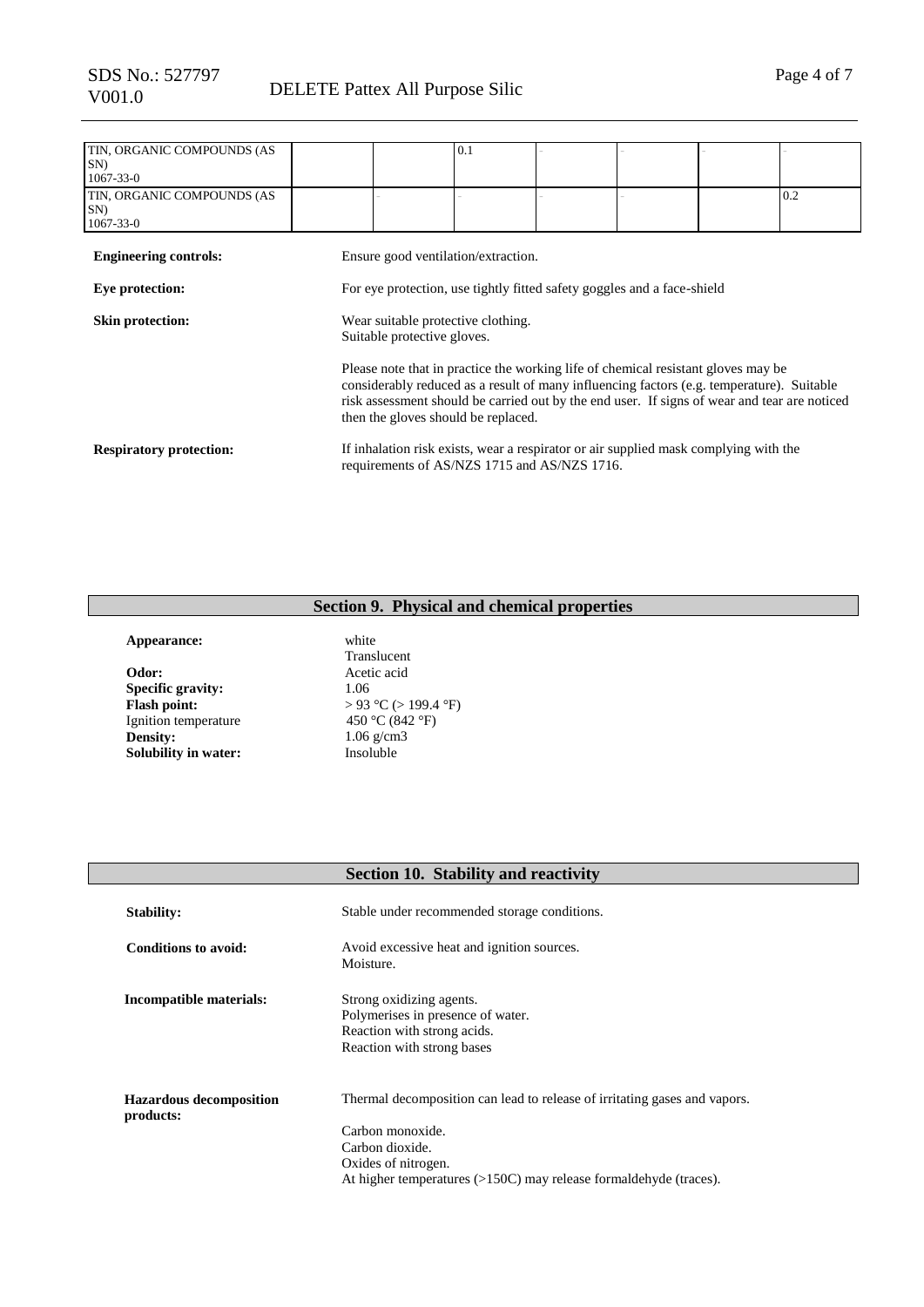## **Section 11. Toxicological information**

| <b>Health Effects:</b>            |                                                                                                                                                                                                                                                   |
|-----------------------------------|---------------------------------------------------------------------------------------------------------------------------------------------------------------------------------------------------------------------------------------------------|
| <b>Ingestion:</b>                 | Ingestion can cause gastrointestinal irritation, nausea, vomiting and diarrhea.                                                                                                                                                                   |
| Skin:                             | Causes skin irritation.                                                                                                                                                                                                                           |
|                                   | Symptoms may include redness, edema, drying, defatting and cracking of the skin.                                                                                                                                                                  |
| <b>Eves:</b>                      | Causes serious eye damage.                                                                                                                                                                                                                        |
|                                   | Contact with the eyes may cause moderate to severe eye injury. Eye contact may result in corneal<br>injury. Symptoms may include discomfort or pain, excess blinking and tear production, with<br>marked redness and swelling of the conjunctiva. |
| <b>Inhalation:</b>                | Inhalation of vapors or mists of the product may be irritating to the respiratory system.                                                                                                                                                         |
| <b>Toxicity for reproduction:</b> | Toxic to reproduction, category 1B, May damage fertility or the unborn child.                                                                                                                                                                     |

#### **Acute toxicity:**

| <b>Hazardous components</b><br>CAS-No.                 | Value<br>type | Value                 | Route of<br>application | <b>Exposure</b><br>time | <b>Species</b> | <b>Method</b>                               |
|--------------------------------------------------------|---------------|-----------------------|-------------------------|-------------------------|----------------|---------------------------------------------|
| Triacetoxyethylsilane<br>17689-77-9                    | LD50          | 1,460 mg/kg           | oral                    |                         | rat            | OECD Guideline 401 (Acute<br>Oral Toxicity) |
| Methylsilanetriyl<br>triacetate                        | LD50          | 1,600 mg/kg           | oral                    |                         | rat            | OECD Guideline 401 (Acute<br>Oral Toxicity) |
| 4253-34-3<br>Dibutyltin di(acetate)<br>$1067 - 33 - 0$ | LD50          | $2,318 \text{ mg/kg}$ | dermal                  |                         | rabbit         | not specified                               |

#### **Skin corrosion/irritation:**

| <b>Hazardous components</b><br>CAS-No.    | Result    | Exposure<br>time | <b>Species</b> | <b>Method</b> |
|-------------------------------------------|-----------|------------------|----------------|---------------|
| Dibutyltin di(acetate)<br>$1067 - 33 - 0$ | corrosive |                  |                | not specified |

## **Section 12. Ecological information**

#### General ecological information: Do not empty into drains / surface water / ground water.

**Ecotoxicity:** Harmful to aquatic life with long lasting effects.

#### **Toxicity:**

| <b>Hazardous</b> components | <b>Value</b> | <b>Value</b>       | Acute           | <b>Exposure</b> | <b>Species</b>               | <b>Method</b>          |
|-----------------------------|--------------|--------------------|-----------------|-----------------|------------------------------|------------------------|
| CAS-No.                     | type         |                    | <b>Toxicity</b> | time            |                              |                        |
|                             |              |                    | <b>Study</b>    |                 |                              |                        |
| Distillates, petroleum,     | LC50         | $> 10,000$ mg/l    | Fish            | 96 h            | Pimephales promelas          | <b>OECD</b> Guideline  |
| hydrotreated middle         |              |                    |                 |                 |                              | 203 (Fish, Acute)      |
| 64742-46-7                  |              |                    |                 |                 |                              | <b>Toxicity Test</b> ) |
| Triacetoxyethylsilane       | LC50         | $251 \text{ mg}/1$ | Fish            | 96 h            | Brachydanio rerio (new name: | <b>OECD</b> Guideline  |
| 17689-77-9                  |              |                    |                 |                 | Danio rerio)                 | 203 (Fish, Acute       |
|                             |              |                    |                 |                 |                              | <b>Toxicity Test</b> ) |
| Triacetoxyethylsilane       | EC50         | $62 \text{ mg/l}$  | Daphnia         | 48h             | Daphnia magna                | <b>OECD</b> Guideline  |
| 17689-77-9                  |              |                    |                 |                 |                              | 202 (Daphnia sp.       |
|                             |              |                    |                 |                 |                              | Acute                  |
|                             |              |                    |                 |                 |                              | Immobilisation         |
|                             |              |                    |                 |                 |                              | Test)                  |
| Triacetoxyethylsilane       | IC50         | $73 \text{ mg}/l$  | Algae           | 72 h            | Scenedesmus subspicatus (new | <b>OECD</b> Guideline  |
| 17689-77-9                  |              |                    |                 |                 | name: Desmodesmus            | 201 (Alga, Growth      |
|                             |              |                    |                 |                 | subspicatus)                 | Inhibition Test)       |
| Dibutyltin di(acetate)      | EC50         | $1.4 \text{ mg}/l$ | Daphnia         | 48h             | Daphnia magna                | <b>OECD</b> Guideline  |
| $1067 - 33 - 0$             |              |                    |                 |                 |                              | 202 (Daphnia sp.       |
|                             |              |                    |                 |                 |                              | Acute                  |
|                             |              |                    |                 |                 |                              | Immobilisation         |
|                             |              |                    |                 |                 |                              | Test)                  |
| Dibutyltin di(acetate)      | EC50         | $0.1035$ mg/l      | Algae           | 72h             | Skeletonema costatum         | <b>OECD</b> Guideline  |
| $1067 - 33 - 0$             |              |                    |                 |                 |                              | 201 (Alga, Growth      |
|                             |              |                    |                 |                 |                              | Inhibition Test)       |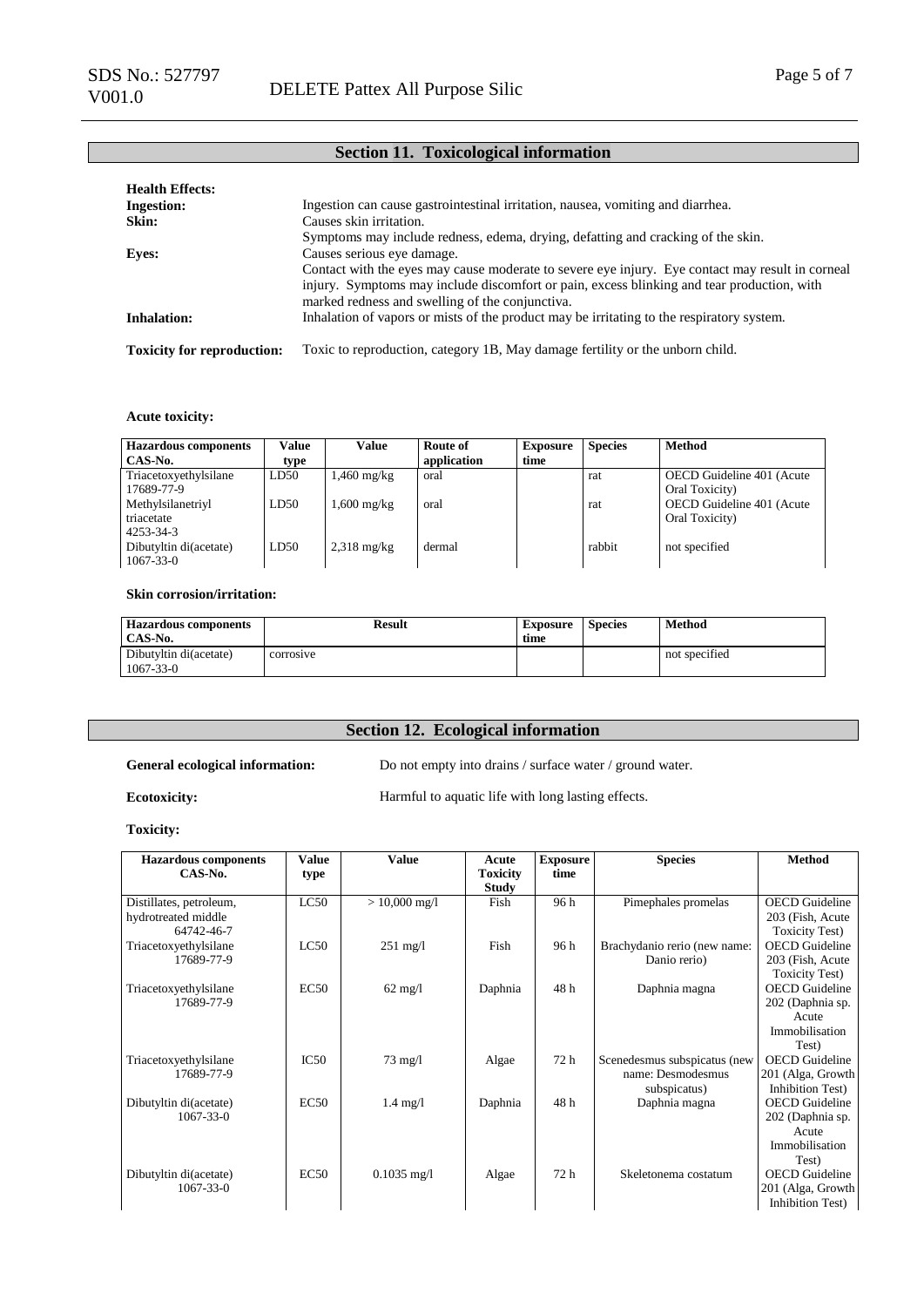#### **Persistence and degradability:**

| <b>Hazardous components</b><br>CAS-No. | Result         |         | Route of<br>application | <b>Degradability</b> | Method                            |
|----------------------------------------|----------------|---------|-------------------------|----------------------|-----------------------------------|
| Distillates, petroleum,                |                |         | aerobic                 | 30 %                 | OECD Guideline 301 D (Ready       |
| hydrotreated middle                    |                |         |                         |                      | Biodegradability: Closed Bottle   |
| 64742-46-7                             |                |         |                         |                      | Test)                             |
| Triacetoxyethylsilane                  |                |         |                         | 74 %                 | OECD Guideline 301 A (old         |
| 17689-77-9                             |                |         |                         |                      | version) (Ready Biodegradabiltiy: |
|                                        |                |         |                         |                      | Modified AFNOR Test)              |
| Dibutyltin di(acetate)                 | Not.           | readily | aerobic                 | 3.2 %                | OECD Guideline 301 F (Ready       |
| $1067 - 33 - 0$                        | biodegradable. |         |                         |                      | Biodegradability: Manometric      |
|                                        |                |         |                         |                      | <b>Respirometry Test)</b>         |

#### **Bioaccumulative potential / Mobility in soil:**

| <b>Hazardous components</b>         | LogPow | Bioconcentration | Exposure | <b>Species</b> | Temperature | Method        |
|-------------------------------------|--------|------------------|----------|----------------|-------------|---------------|
| CAS-No.                             |        | factor (BCF)     | time     |                |             |               |
| Triacetoxyethylsilane<br>17689-77-9 | 0.74   |                  |          |                |             | not specified |
| Dibutyltin di(acetate)<br>1067-33-0 | 0.81   |                  |          |                |             | not specified |

|                                        | <b>Section 13. Disposal considerations</b>                                                                                                                                                                                                    |
|----------------------------------------|-----------------------------------------------------------------------------------------------------------------------------------------------------------------------------------------------------------------------------------------------|
| Waste disposal of product:             | Dispose of in accordance with local and national regulations.                                                                                                                                                                                 |
| <b>Disposal for uncleaned package:</b> | After use, tubes, cartons and bottles containing residual product should be disposed of as<br>chemically contaminated waste in an authorised legal land fill site or incinerated.<br>Disposal must be made according to official regulations. |

### **Section 14. Transport information**

#### **Road and Rail Transport:**

Dangerous Goods information: Not classified as Dangerous Goods according to the criteria of the Australian Code for the Transport of Dangerous Goods by Road and Rail (ADG Code). **General information:**

Not hazardous according to RID, ADR, ADN, IMDG, IATA-DGR.

## **Section 15. Regulatory information**

| <b>SUSMP Poisons Schedule</b> | None                                                                                                               |
|-------------------------------|--------------------------------------------------------------------------------------------------------------------|
| AICS:                         | All components are listed or are exempt from listing on the Australian Inventory of<br>Chemical Substances (AICS). |